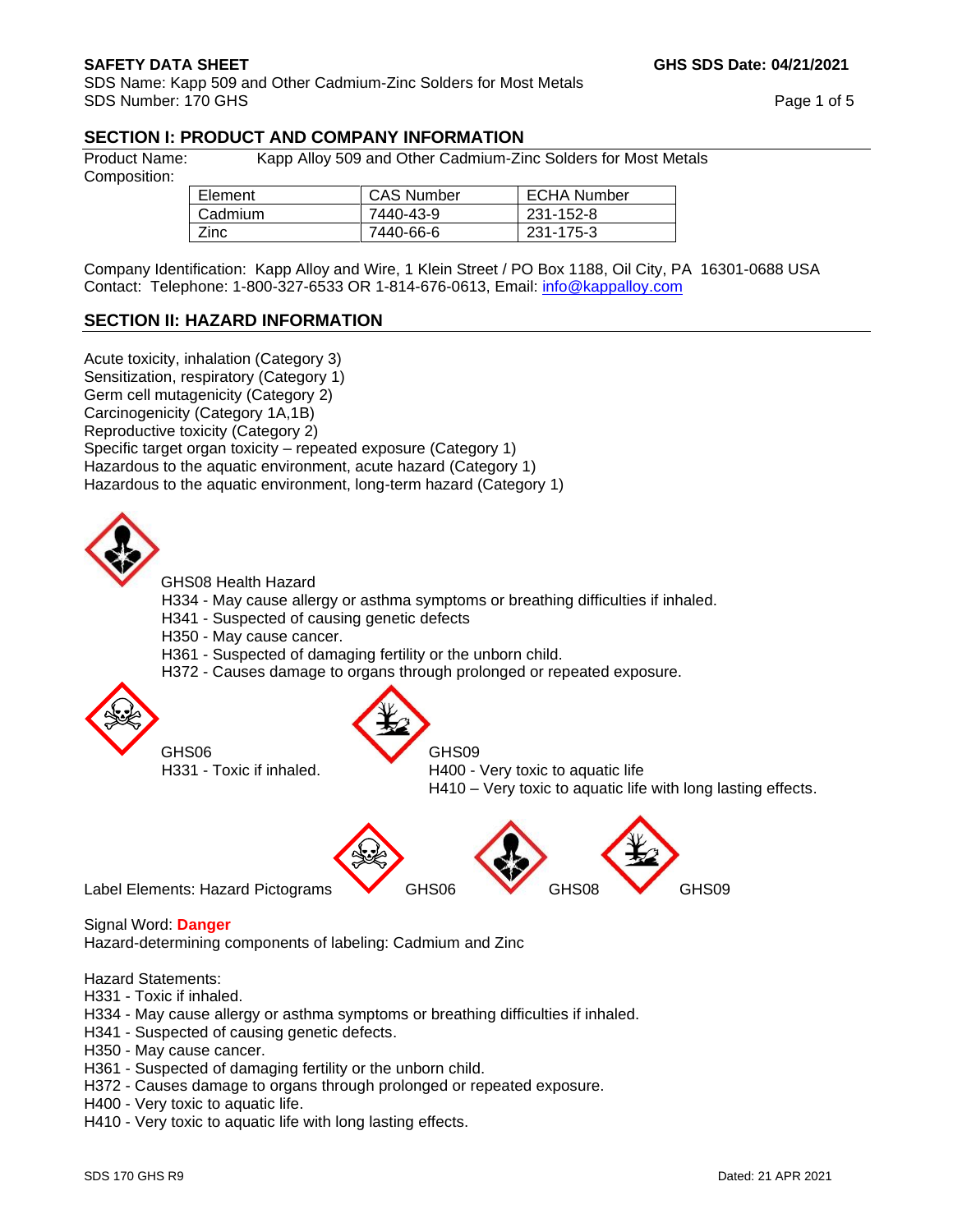SDS Name: Kapp 509 and Other Cadmium-Zinc Solders for Most Metals SDS Number: 170 GHS Page 2 of 5

Precautionary Statements:

P201 - Obtain special instructions before use

P202 - Do not handle until all safety precautions have been read and understood

P261 - Avoid breathing dust/fumes/gas/mist/vapors/spray.

P263 - Avoid contact during pregnancy/while nursing.

- P264 Wash thoroughly after handling.
- P270 Do not eat, drink or smoke when using this product.
- P271 Use only outdoors or in a well-ventilated area.
- P273 Avoid release to the environment
- P280 Wear protective gloves, protective clothing, eye protection, face protection
- P301+P330+P331 IF SWALLOWED: Rinse mouth. Do NOT induce vomiting
- P303+P361+P353 IF ON SKIN (or hair): Remove/Take off immediately all contaminated clothing. Wash
	- +P302+P352 thoroughly with soap and water to remove any residue. If a rash develops, call a physician.
- P305+P351+P338 IF IN EYES: Flush with water for at least 15 minutes to remove irritant. Remove contact lenses, if present and easy to do. Continue rinsing. Consult a physician.
- P304+P340 IF INHALED: Remove person to fresh air and keep comfortable for breathing.
- P311 Call a POISON CENTER/ doctor/health care facility. Inform them of composition Section III. P321 - Specific treatment included on this SDS in Section IV.
- P342+311 If experiencing respiratory symptoms: Call a POISON CENTER/doctor/health care facility.
- P308+P313 IF exposed or concerned: Get medical advice/attention
- P310 Immediately call a POISON CENTER/doctor
- P314 Get medical advice/attention if you feel unwell.
- P363 Wash contaminated clothing before reuse
- P391 Collect spillage.
- P403+233 Store in a well-ventilated place. Keep container tightly closed.
- P405 Store locked up.
- P501 Dispose of contents/container in accordance with local/regional/national/international regulations.

## **SECTION III: COMPOSITION / INGREDIENTS**

\*(Hazardous components 1% or greater; Carcinogens 0.1% or greater)

| <b>Component</b> | <b>CAS</b><br><b>Number</b> | <b>OSHA PEL</b>                                          | <b>ACGIH TLV</b>                     | <b>Density</b><br>lbs./in $3$ & g/cm $3$ | % (optional) |
|------------------|-----------------------------|----------------------------------------------------------|--------------------------------------|------------------------------------------|--------------|
| Cadmium (Cd)     | 7440-43-9                   | .2 mg/m <sup>3</sup> dust /<br>.1 mg/m <sup>3</sup> fume | .05 mg/m <sup>3</sup><br>(Dust&Fume) | .312 & 8.636                             | 83 - 60%     |
| Zinc(Zn)         | 7440-66-6                   | 5mg/m <sup>3</sup><br>(oxide fume)                       | 5mg/m <sup>3</sup>                   | .257 & 7.114                             | 17 - 40%     |

No other hazardous material is present in concentrations greater than 1% (0.1% for Carcinogens)  $NA = Not$  Applicable  $NE = Not$  Established  $NAIF = No$  Applicable Information found

# **SECTION IV: FIRST AID MEASURES**

**Ingestion:** NEVER give anything by mouth if victim is rapidly losing consciousness, or is unconscious or convulsing. Have victim rinse mouth thoroughly with water. DO NOT INDUCE VOMITING. Have victim drink 2-8 oz. (60-240ml) of water. If vomiting occurs naturally, have victim rise mouth with water again. Immediately obtain medical attention and bring a copy of this SDS.

**Skin Contact:** *Dust:* Remove contaminated clothing, shoes and leather goods (e.g. watchbands, belts). Wash gently and thoroughly with lukewarm gently flowing water and non-abrasive soap for 5 minutes. If irritation persists, repeat flushing. Obtain medical advice. Completely decontaminate clothing, shoes and leather goods before reuse or else discard. *Molten Metal:* Flush contact area to solidify and cool, but do not attempt to remove encrusted material or clothing. Cover burns and seek medical attention immediately.

SDS 170 GHS R9 Dated: 21 APR 2021 **Inhalation:** Remove source of contamination or move victim from exposure area to fresh air immediately. If breathing is difficult, trained personnel should administer medical oxygen. DO NOT allow victim to move around unnecessarily. Treat pulmonary edema as a priority, even if no symptoms (i.e. wheezing, coughing, shortness of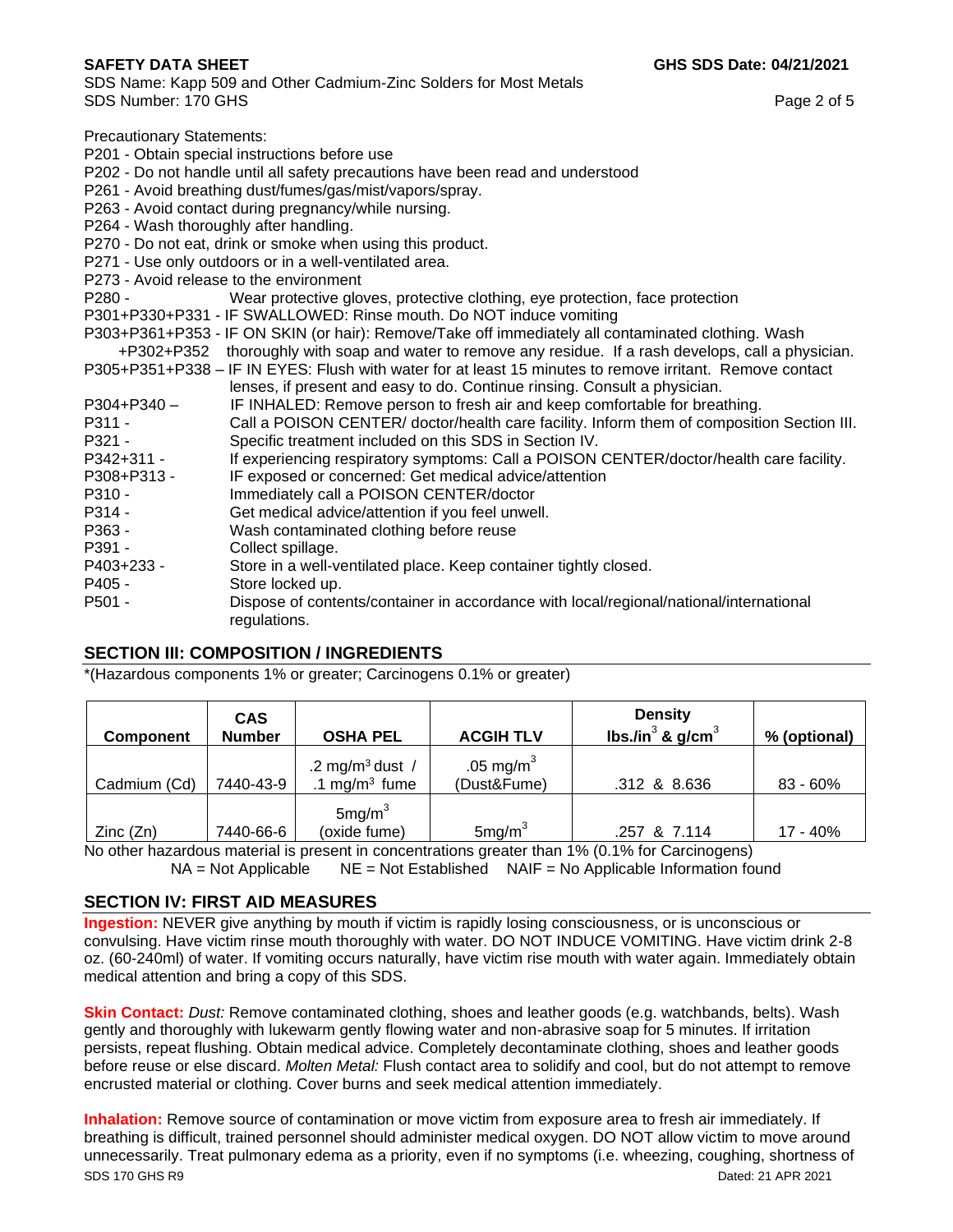SDS Name: Kapp 509 and Other Cadmium-Zinc Solders for Most Metals SDS Number: 170 GHS Page 3 of 5 breath, tec.) are apparent. Symptoms of pulmonary edema can be delayed up to 48 hours after exposure. Quickly

**Eye Contact:** Do not allow victim to rub eye(s). Rinse cautiously with water for several minutes. Remove contact lenses, if present and easy to do. Continue rinsing, while holding eyelid(s) open. If irritation persists, immediately obtain medical attention. DO NOT attempt to manually remove anything stuck to the eye. Immediately call a POISON CENTER or doctor/physician.

## **SECTION V: FIRE FIGHTING MEASURES**

transport victim to an emergency care facility.

| Flash point & Methods Used: N/A | Auto Ignition Temperature: N/A                |  |
|---------------------------------|-----------------------------------------------|--|
| <b>Flammability Limits:</b>     | (in air, % by volume) LEL: N/A and UEL: N/A   |  |
| <b>Extinguisher Media:</b>      | CO <sub>2</sub> or dry chemical extinguisher. |  |

### DO NOT USE WATER ON MOLTEN METAL: LARGE FIRES MAY BE FLOODED WITH WATER FROM A DISTANCE

Special Fire Fighting Procedures Use NIOSH/MSHA-approved self-contained breathing apparatus and full protective clothing if involved in fire.

Unusual Fire and Explosion Hazards Finely divided dust may form explosive mixture with air.

# NEVER DROP WATER OR LIQUIDS INTO MOLTEN SOLDER. **\*Do not plunge damp or wet solder bars/pieces into molten solder**

**\*Alloys which contain Cadmium should never be heated to extremes beyond melting range** 

# **SECTION VI: ACCIDENTAL RELEASE MEASURES**

Steps to be taken if material is spilled or released:

- Solder is solid / recyclable
- Vacuuming is recommended for accumulated metal dust from saw/grind operations.

# **SECTION VII: HANDLING AND STORAGE**

Precautions to be taken in handling and storage:

- Dry storage; ambient temperature
- Other Precaution / Special Handling:

**Wet or moist ingot(s) WILL present an explosion hazard when submerged in molten solder. \*AVOID FIRE/EXPLOSION RISKS. Always preheat ingot before charging into furnace.**

# **SECTION VIII: EXPOSURE CONTROLS / PERSONAL PROTECTION**



Respiratory Protection: An authority approved or compliant marked air-purifying respirator with a fume/dust chemical cartridge is recommended under certain circumstances where airborne concentrations are expected to be elevated or if in powder form. Avoid inhalation of dust/fumes/vapors. Additional respiratory protection maybe required based on the work conditions. Eye Protection: Approved safety glasses/welding goggles, appropriate to your procedure, should be worn. Ventilation: Local Exhaust: YES; Mechanical: YES Special: Conform to your regulatory statutes. Engineering Controls: Exhaust ventilation is required to control any air contaminants containing Cadmium. Control concentration of all components so that their permissible exposure limits are not exceeded. Skin: Gloves-leather or impervious (vinyl) type. Heat resistant gloves if handling hot metal. Safety type boots. Personal protective equipment is recommended when working with molten metal to avoid burns. Work/Hygienic Practices: Maintain good housekeeping. Clean up spills immediately. Good personal hygiene is

essential. Avoid eating, smoking or drinking in the work area. Wash hands thoroughly with soap and water immediately upon leaving the work area. Follow standard Cadmium work practices as established under governmental regulations.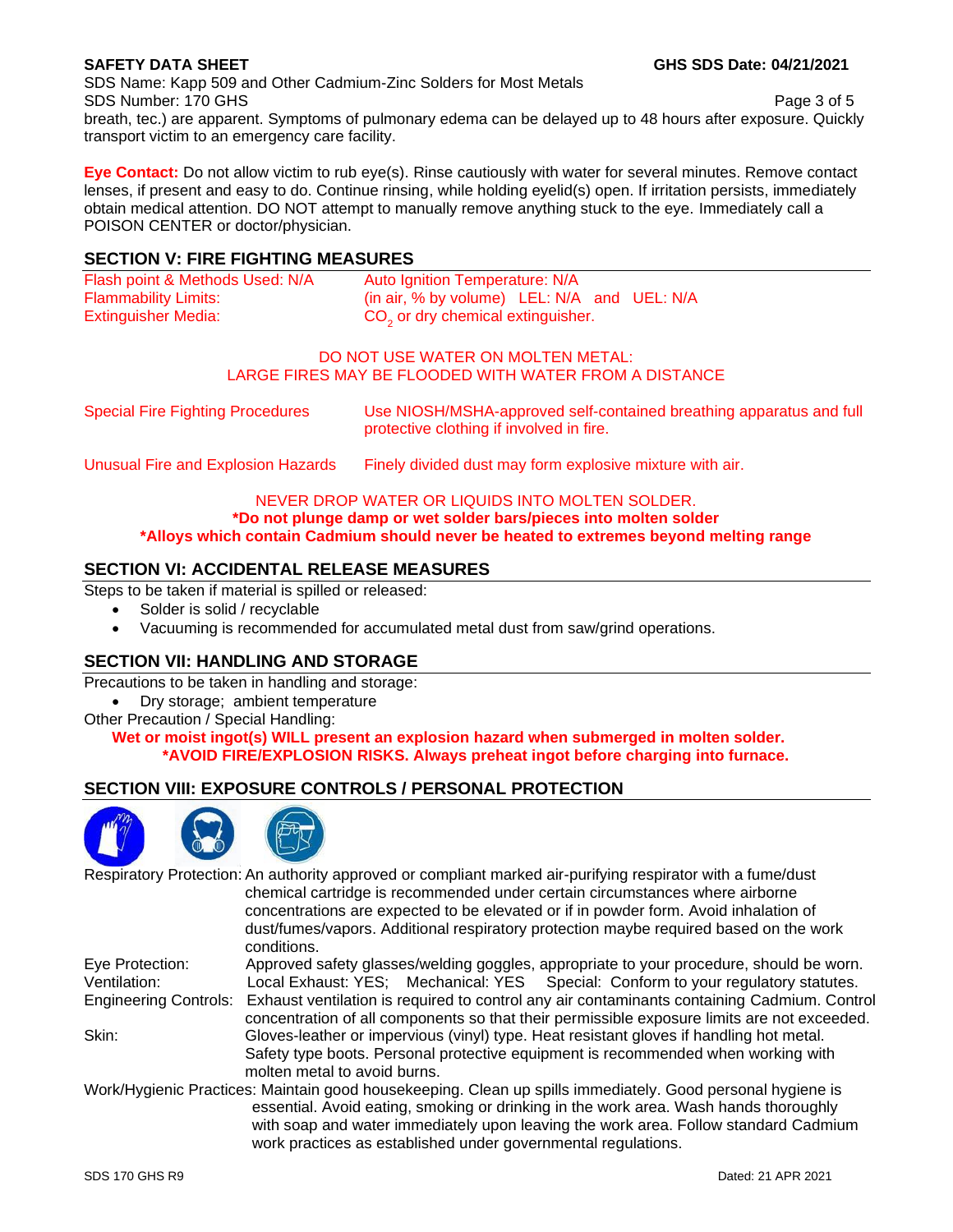SDS Name: Kapp 509 and Other Cadmium-Zinc Solders for Most Metals SDS Number: 170 GHS Page 4 of 5

Other:  $*$ Conform to all local, state, federal regulations.

See also: 29 CFR 1910.132 - 29 CFR 1910.140. *Personal Protective Equipment* 29 CFR 1910.251 - 29 CFR 1910.257. *Welding, Cutting and Brazing*

## **SECTION IX: PHYSICAL AND CHEMICAL PROPERTIES**

Boiling Point: Cd @ 1409°F / 765°C and Zn @ 1665°F / 907°C Melting Point:  $C / 509$  to  $600^{\circ}$ F Vapor Pressure (mm Hg.): **CADMIUM ONLY: Health Significance ONLY >500<sup>°</sup>C** Vapor Density  $(AIR = 1)$ :  $N/A$ Density: .3027 lbs/cu in or 8.377g/ml Solubility in Water: 0 (solid) Evaporation Rate (Butyl Acetate =  $1$ ): N/A Appearance and Odor: Lustrous, silver metal; odorless / various shapes and sizes.

# **SECTION X: STABILITY AND REACTIVITY**

Stability: Stable Conditions to avoid: None Incompatibility (materials to avoid): Strong Acids, Strong Alkalis Hazardous Decomposition Products: None; Hazardous Polymerization will not occur

# **SECTION XI: TOXICOLOGY INFORMATION**

Cadmium (Cd): Fume produces metal fume fever which may result in severe tracheobronchitis, pneumonitus, pulmonary edema. Suspected acute inhalation exposure to Cadmium must be treated for pulmonary edema (throat dryness, cough, headache, vomiting, chest pains, and chills) by a physician. Delay until onset of pulmonary involvement may result in death. Cadmium is transported via blood and stored in liver and kidneys. Can cause kidney damage. Chronic overexposure to Cadmium has been reported to cause an increased incidence of cancer of the prostrate in men.

Zinc (Zn): Excessive inhalation of zinc oxide fumes may produce symptoms known as "zinc shakes" which are flu-like and usually cease when the individual is removed from the source.

IT IS UNLIKELY THAT NORMAL EXPOSURE (USING APPROPRIATE PROTECTIVE EQUIPMENT) WILL RESULT IN ILLNESS.

| $*0 =$ Insignificant | $1 =$ Slight  | $2$ = Moderate      | 3 = Hiah          | $4$ = Extreme  |
|----------------------|---------------|---------------------|-------------------|----------------|
|                      | <b>Health</b> | <b>Flammability</b> | <b>Reactivity</b> | <b>Special</b> |
| <b>NFPA Rating</b>   |               |                     |                   |                |
| <b>HMIS Rating</b>   |               |                     |                   |                |

# **SECTION XII: ECOLOGY INFORMATION**

Very toxic to aquatic life. Very toxic to aquatic life with long lasting effects. This product will not biodegrade. It will oxidize if left out in the elements. General notes: Do not allow undiluted product or large quantities of it to reach ground water, water course or sewage system. Danger to drinking water if even extremely small quantities leak into the ground.

**Results of PBT and vPvB assessment:** PBT: Not applicable; vPvB: Not applicable.

# **SECTION XIII: DISPOSAL CONSIDERATION**

Waste Disposal Method

• Must not be disposed of together with household garbage. Do not allow product to reach sewage system.